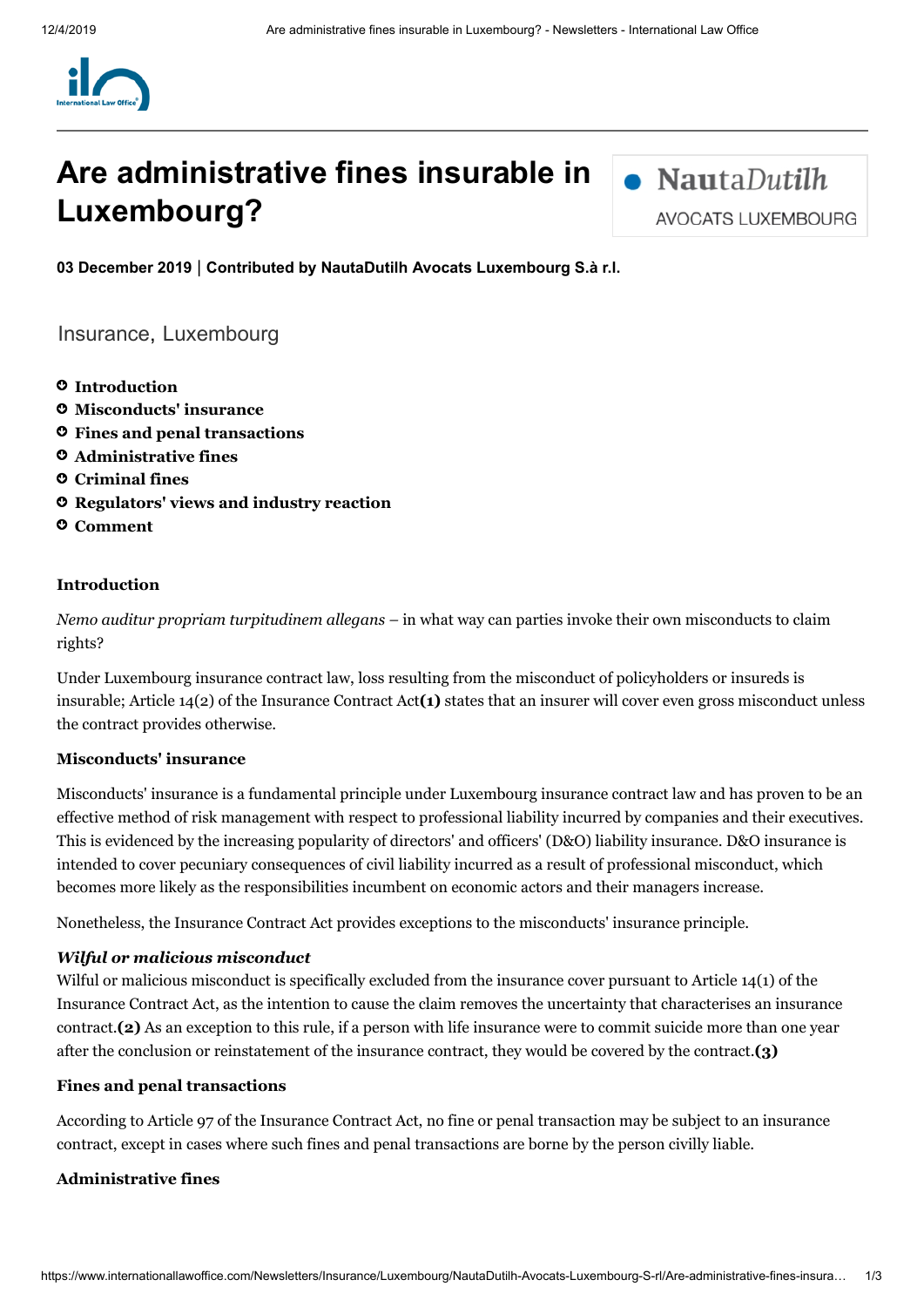The Insurance Contract Act does not specifically provide for the regime applicable to fines imposed by administrative authorities. Should they be assimilated with criminal fines and prohibited as such? Or, are administrative fines another category for which insurance can be envisaged?

## <span id="page-1-0"></span>**Criminal fines**

The non-insurability of administrative fines is generally justified by their assimilation with criminal fines (among others) because of their punitive nature.

The parliamentary works of the former Belgian law of 25 June 1992, which inspired the Insurance Contract Act, specify that agreements that derogate from the public policy are void and, as regards criminal matters, "the preventive and repressive function of criminal sanctions as well as the principle of personality of penalties goes against that an insurer covers payment of criminal fines".**[\(4\)](#page-2-2)**

The same reasoning prevailed in France until the Supreme Court issued a notable decision on 14 June 2012 raising doubts about the grounds on which administrative fines are insurable. Until such decision, the French courts had ruled against the insurance of administrative fines on the same grounds as in Belgium – that is, on the grounds of public policy. What is notable about the 2012 decision is that the Supreme Court denied insurance cover on the grounds of wilful misconduct by the insured.**[\(5\)](#page-2-3)**

Some commentators see the above decision as sending a strong message on the insurability of administrative fines.**[\(6\)](#page-2-4)**

As in France, there is doubt in Luxembourg as to the insurability of administrative fines. On 21 October 2010 the Luxembourg District Court ruled that administrative fines imposed by the Employment Authority qualify as administrative fines and not criminal fines.**[\(7\)](#page-2-5)**

If the Insurance Contract Act does not specifically prohibit the insurance of administrative fines and they cannot be assimilated with criminal fines, the position of the regulators and the correlative reaction of the industry appear to show the opposite trend.

Regulators are generally against the insurance of administrative fines. Some foreign regulators have more or less officially expressed their hostility towards the insurance of fines imposed by administrative authorities, including themselves.**[\(8\)](#page-2-6)**

The industry's correlative reluctance to offer insurance cover for administrative fines is thus understandable, as is the anticipated negative public opinion of this kind of insurance. After all, economic operators would largely be exempt from punishment and would likely be less conscious of economic public policy. In addition, the insurance of administrative fines would likely eliminate the dissuasive character of such fines.

The few insurance offerings available involve cautious wording which limits the insurance cover to "insurable administrative fines". This is a pragmatic and clever approach which can no longer be reasonably relied on insofar as it is legally unsatisfactory, subject to implementation issues, and does not address the discomfort generated by this issue.

Given the increasingly high penalties that can be imposed by administrative authorities (eg, the National Data Protection Commission following the entry into force of the EU General Data Protection Regulation)**[\(9\)](#page-2-7)** and considering the increased international dimension of activities subject to administrative penalties, a legislative response would be appreciated at a supra-national level.

# <span id="page-1-1"></span>**Comment**

In the meantime, if administrative fines do not fall under the prohibition of insuring criminal fines, the admission of their insurability should be no more awkward than the insurance of civil liability misconducts, provided that this is exclusive to personal wilful and malicious misconducts and bearing in mind that the insurance of administrative fines may not remedy the reputational damage caused by such fines.

<span id="page-1-2"></span>*For further information on this topic please contact [Miryam](https://www.internationallawoffice.com/Directory/NautaDutilh/Luxembourg/Miryam-Lassalle) Lassalle at NautaDutilh Avocats Luxembourg by telephone (+352 26 12 29 1) or email ([miryam.lassalle@nautadutilh.com](mailto:miryam.lassalle@nautadutilh.com?subject=Article%20on%20ILO)). The NautaDutilh Avocats Luxembourg website can be accessed at [www.nautadutilh.com.](http://www.nautadutilh.com/)*